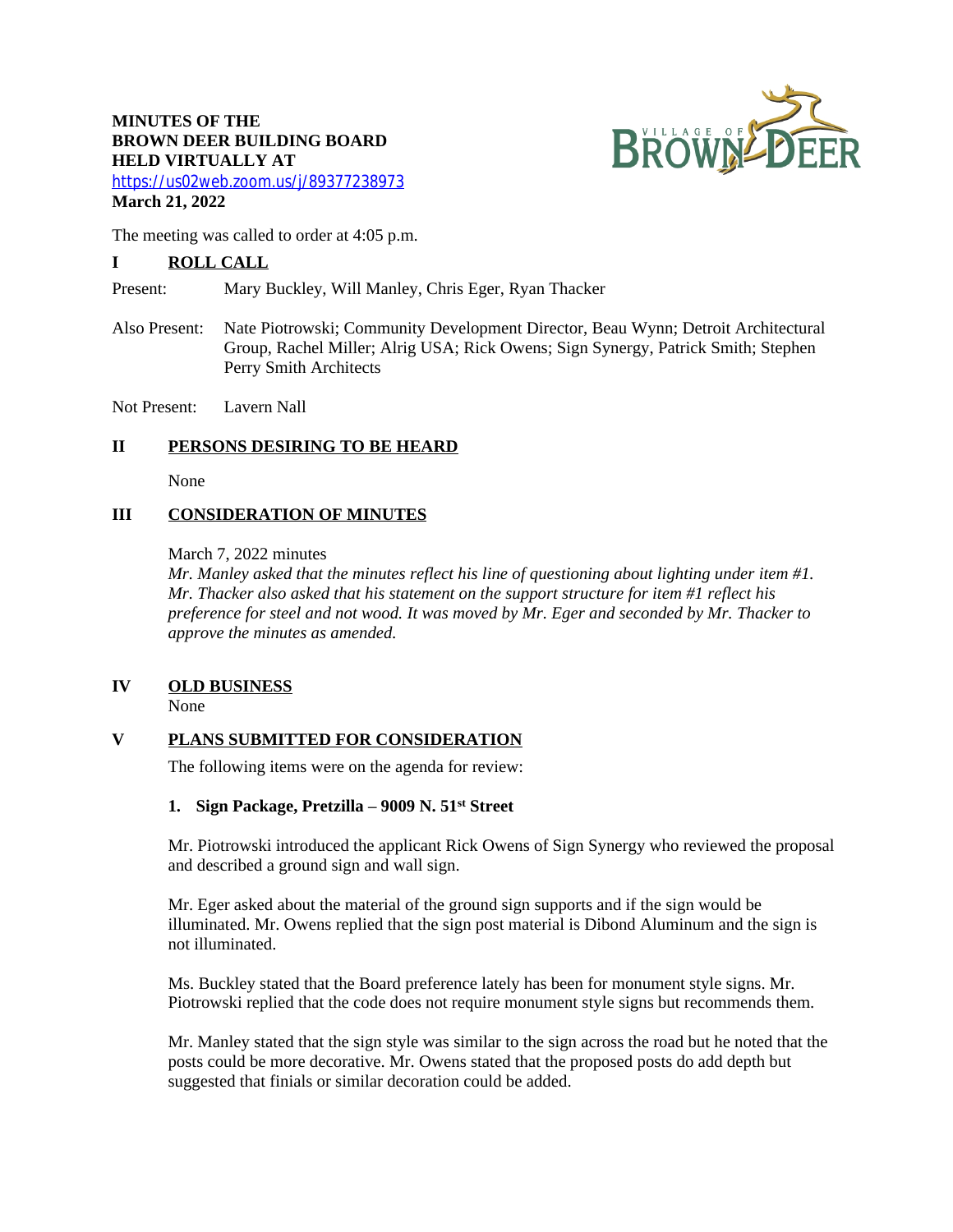Mr. Thacker stated that the sign and posts still looked rather temporary.

Mr. Eger asked if a filler panel could be added to make the sign look more like a monument and if the posts could be a different color. Mr. Owens suggested that landscaping could be added instead.

Mr. Manley stated that he would prefer to see the posts in black.

*Mr. Eger moved to approve the two sign plans and Ms. Buckley seconded with the requirement that the ground sign posts be black in color and that landscaping or decorative grasses be added around the base of the sign.*

# **2. Second Resubmittal of Multi-Tenant Commercial Building – 5960 W. Brown Deer Road**

Mr. Beau Wynn of Detroit Architectural Group reviewed the current design and detailed the changes from the previous iteration.

Mr. Manley stated that he liked the direction the designer chose with the revisions including the brick and EIFS choice.

Mr. Thacker stated that he also appreciated the changes but did not like the vignettes in the brick elements and stated that he would like to see some differentiation or texture in the brick. Mr. Thacker added that the EIFS change was decent but that the color should be darker because it blends too much.

Mr. Eger stated that he agreed with Mr. Thacker's comments on the vignettes and EIFS. He also suggested that the storefront window trim color should match the awning color on the front elevation.

Mr. Eger added that the striping/banding on the north, east and west of the building was not ideal. Mr. Thacker agreed with this comment and suggested that the EIFS drop lower in a darker color and replace the extra level of brick.

Mr. Manley and Ms. Buckley agreed with these suggestions and collectively the Board provided the following list of required changes:

- Different darker color for EIFS, or use of metal is preferred on north/west/east elevations
- Make all anodized material color the same; black preferred, dark bronze ok
- Middle front elevation should have darker EIFS
- Remove vignettes, use textured brick
- North/west/east elevation should drop EIFS lower in darker color and have brick at lower height, removing brick stripe
- Rear elevation doors should match with brick or EIFS on same elevation. Awning should match this color. Awning support should be same as other anodized or match EIFS

*Mr. Eger moved to approve the plans and Mr. Thacker seconded the motion subject to review by Staff of the conditions noted above. Motion to approve was unanimous. Subsequent review of plans by Staff found updates to drawings followed the Board request.*